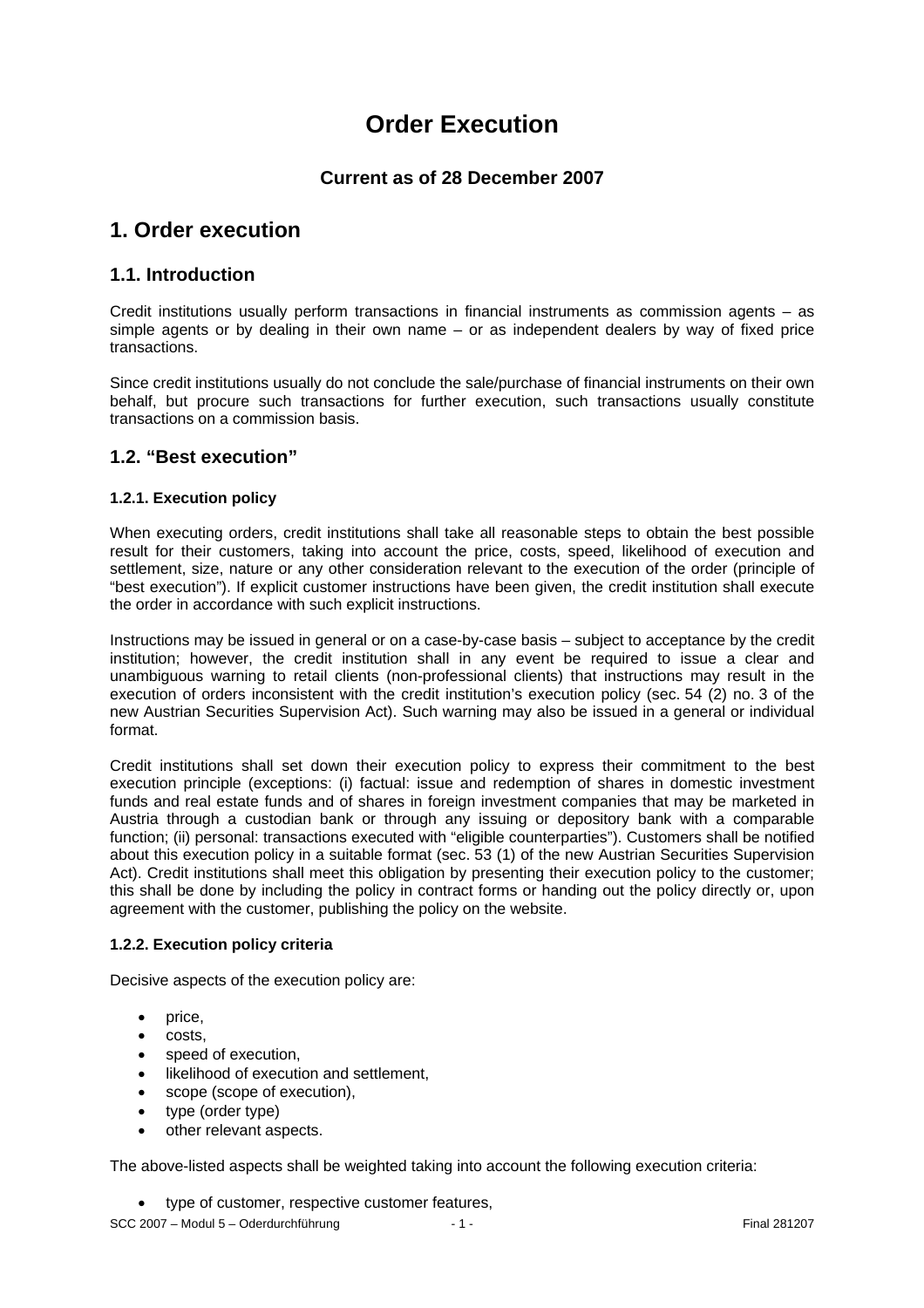- order features (unlimited, limited order…),
- financial instrument features,
- features of execution venues to which the order can be forwarded.

The individual order execution features shall be weighted against each other in consideration of their relative importance. Such weighting shall constitute the credit institution's assessment of the importance of individual aspects to the respective customer. Such weighting shall also be subject to certain influencing factors. Compared to a buyer of a share or warrant, the buyer of a bond, for instance, usually places less emphasis on quick execution than on other execution aspects.

#### **1.2.3. Consent requirement**

Credit institutions shall obtain their customers' agreement to their execution policy (sec. 53 (1) of the new Austrian Securities Supervision Act). In addition, a credit institution shall obtain the prior express consent of its customer before proceeding to execute the customer's orders outside a regulated market or an MTF. Such consent may be obtained either in the form of a general agreement or for individual transactions (sec. 52 (5) no. 1 of the new Austrian Securities Supervision Act). There is no specific form requirement to be observed for this purpose. General agreements are also permitted, which, if the customer remains silent or fails to object within a reasonable period of time, are assumed to be an express consent an objection.

#### **1.2.4. Evaluation**

Credit institutions shall monitor the efficiency and efficacy of their execution policy. In particular, they shall assess on a regular basis, whether the execution venues indicated in the order execution policy ensure the best possible results for customers or whether they need to make changes to their execution policy.

The execution policy as well as arrangements regarding order execution shall be reviewed annually by the credit institutions (sec. 53 (3) of the new Austrian Securities Supervision Act). Such a review shall always be performed in the event of a major change affecting the credit institution's ability to continue generating the best possible result in executing its customers' orders at the venues specified in the execution policy.

The evaluation of the execution policy shall – depending on the type of financial instruments – mainly be based on the criteria of price level and liquidity (with regard to retail clients, see sec. 1.5. para. 2).

#### **1.2.5. Obligations in case of third-party execution**

If a credit institution avails itself of a third party – e.g., an intermediary commission agent – to execute customer orders, the "best execution" obligation shall be deemed met if the following principles are observed:

- For each type of instrument, the execution policy of credit institutions must specify the category of facilities in which orders are placed or to which orders are transferred for execution.
- The credit institutions must ensure that essential customer interests are safeguarded when selecting third-party facilities and that the credit institution is able to meet its statutory "best execution" obligations.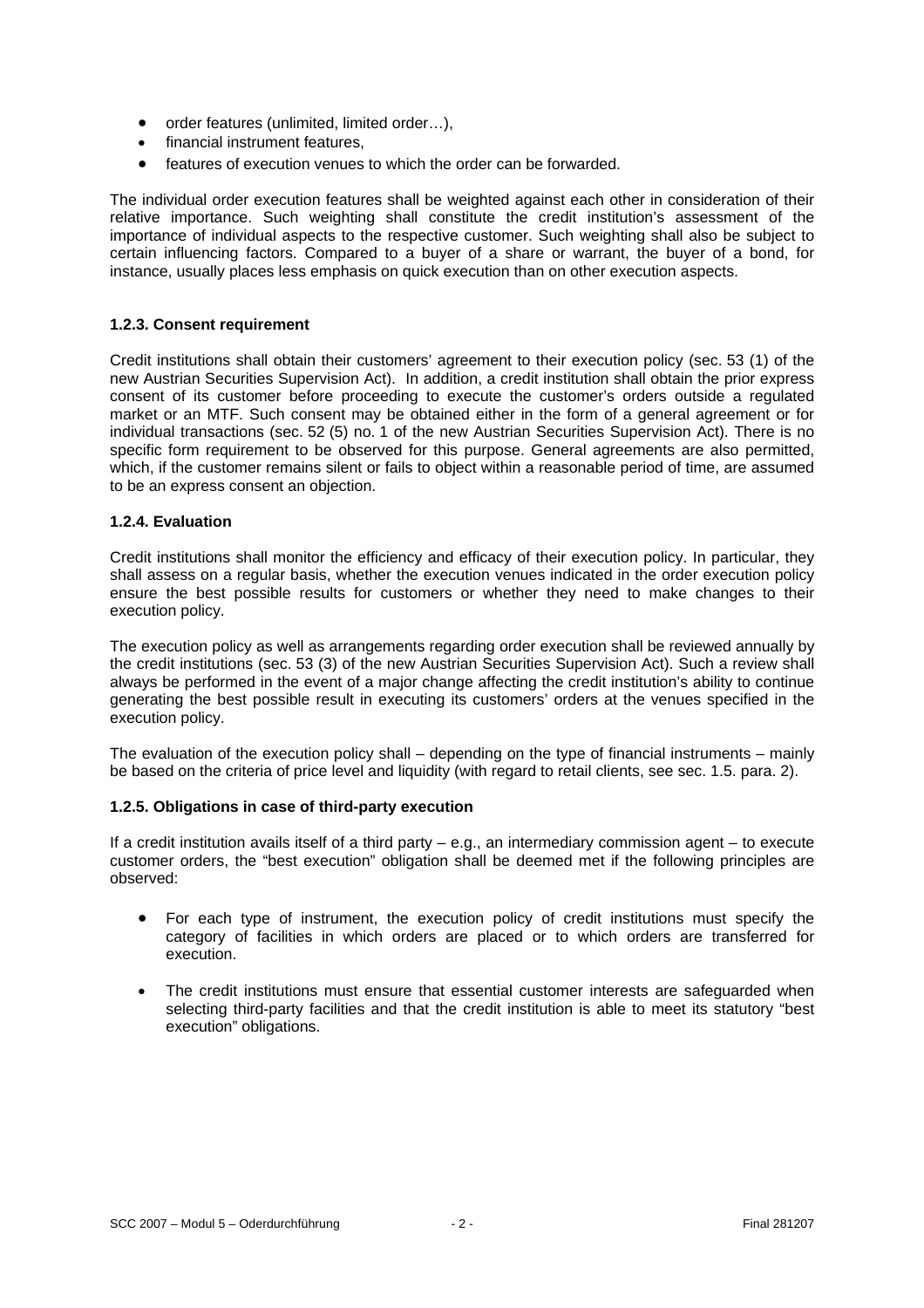## **1.3. Execution venue**

Insofar as no explicit customer instructions have been issued, credit institutions reserve the right to select the specific venue for the execution of customer orders; in so doing, customer interests shall be safeguarded as best possible. For each type of financial instrument, the execution policy of credit institutions shall provide information about the various execution venues at which the credit institution executes its customer orders and the decisive factors for selecting the execution venue. At least those execution venues shall be listed at which the bank constantly achieves the best results when executing customer orders (sec. 52 (3) no. 1 of the new Austrian Securities Supervision Act). In particular, the following aspects shall be taken into account:

- In the case of single or multiple listings, execution of an order in Austria or abroad may be an option.
- Execution at a stock exchange is not automatically in the best interest of the customer. Therefore, there is no legal or actual requirement to execute an order at a stock exchange.
- Due to the complexity of reliably identifying the best stock exchange  $-$  in as much as this is in the parties' interest – standardisation shall be considered appropriate: In principle, the selection of a stock exchange shall be permissible, if it is identified as "competent" by the credit institution's internal organisation and if it is a stock exchange at which comparable orders are usually executed. An "order by order" review is therefore not necessary.
- If a purchase order for a financial instrument can be executed at several competing venues to allow for comparison and evaluation by the customer of the execution venues specified by the credit institution and suitable for order execution – in the interest of best execution, evaluation shall take into account the credit institution's commissions and the costs of execution at the contemplated individual venues;

It shall be permissible, for example, to differentiate by the category of financial instruments, which may result in the allocation of at least one venue for each category.

#### **1.4. Execution time**

In the absence of customer instructions to the contrary, customer orders shall be executed without delay. To allow for a transaction to be executed on the same (stock exchange) day, an order must be placed with the credit institution in due time to enable the bank to forward the order within the period of time specified for the relevant stock exchange or trading centre. If it is not possible to execute customer orders on the same day – e.g., because they were received too late or because it was not possible to conclude a hedging transaction – they shall be marked down for the next trading day if not customer instructions to the contrary have been given.

The credit institution must have adequate procedures and systems in place to ensure immediate, fair and expedient order execution. In particular, the following precautions shall be taken:

- Execution and hedging transactions shall be recorded without delay and allocated to the respective customers;
- Comparable customer orders shall be executed in sequence and without delay (first in-first out or priority principle), unless the type of order or the predominating market conditions make this impossible or it is in the customer's interest to act differently. In case of simultaneous receipt of orders by several customers, the option of proportionate consideration shall remain (principle of partial execution).
- Credit institutions shall notify retail clients without delay of all relevant difficulties that are of relevance for the specific execution of the order as soon as they have obtained knowledge of such difficulties.

SCC 2007 – Modul 5 – Oderdurchführung - 3 - Final 281207 In case of customer limit orders in respect of shares admitted to trading on a regulated market, the following special regulation shall apply (sec. 55 (2) of the new Austrian Securities Supervision Act):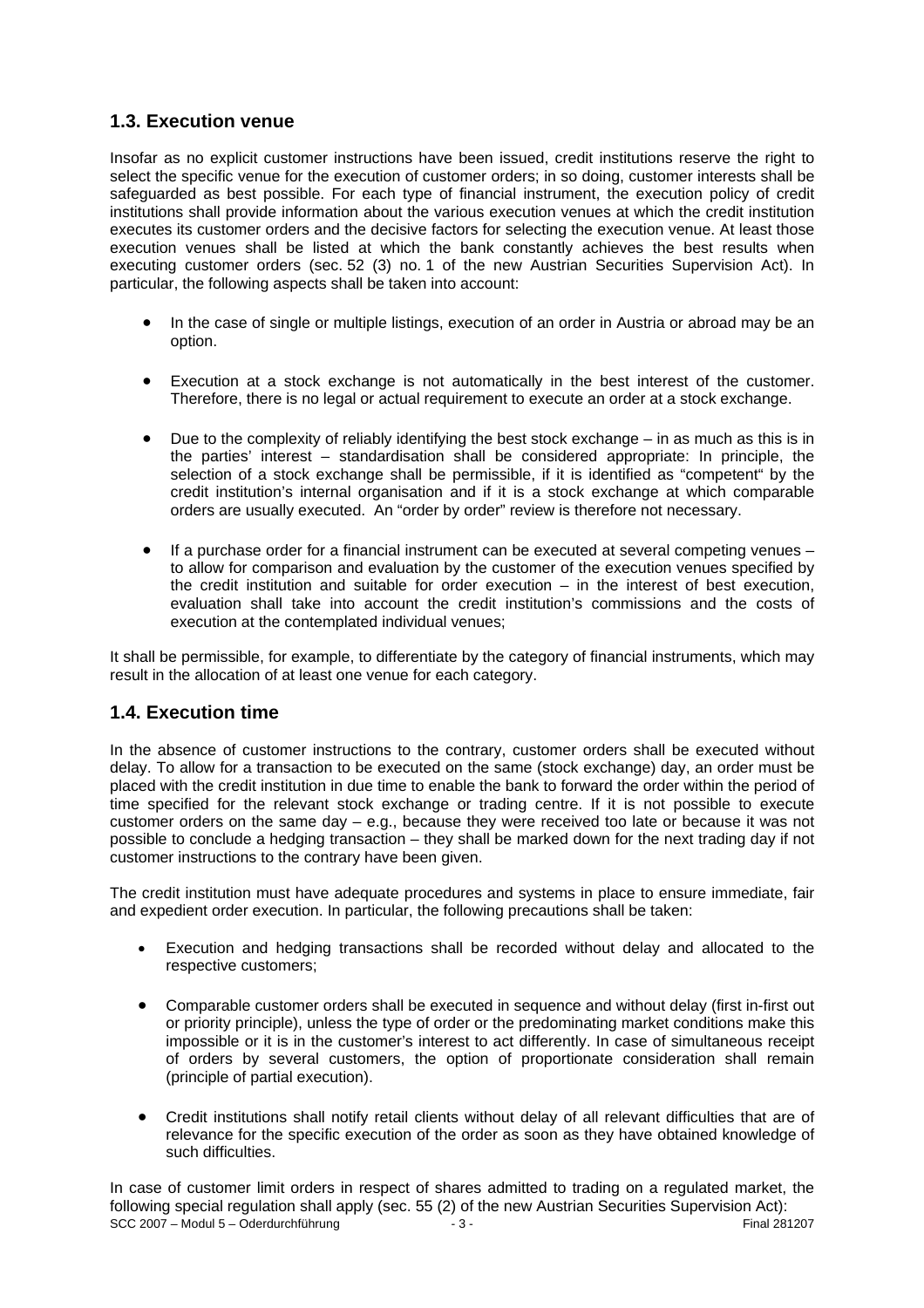If it is not possible to execute these orders without delay under the prevailing market conditions, the banks shall take actions to facilitate the fastest possible execution of such orders by way of immediate and adequate publication – i.e., easily accessible by other market participants – unless the customer has explicitly given instructions to the contrary. This publication obligation is usually met with a transfer to a regulated market or to a multilateral trading facility operating a commission book trading system.

## **1.5. Prices and costs**

In case of transactions on a commission basis, the price underlying the settlement shall be determined based on principles under commission law.

If a credit institution executes an order on behalf of a retail client, the best possible result shall be determined with regard to total remuneration, i.e. the price for the financial instrument and the costs associated with order execution, with the latter costs covering all expenses incurred by the customer in direct connection with the order execution, incl. execution venue charges, clearing and processing charges as well as any other charges paid to third parties involved in the execution of the order (sec. 54 (1) of the new Austrian Securities Supervision Act).

#### **1.6. Block orders**

Under specific conditions it may be in the customer's interest for a credit institution to combine several orders. The credit institution is also required to do so under the principles of commission law if the benefit is recognisable upon due diligence. In such cases, credit institutions shall charge the customer the thus obtained better price.

In the case of such "block orders", credit institutions shall apply procedures and systems that guarantee the immediate, fair and speedy processing of customer orders in relation to other customer orders or the credit institution's trading interests.

The aggregation of several orders into "block orders" is tied to the following conditions (sec. 56 (1) of the new Austrian Securities Supervision Act):

- It cannot be expected that aggregating the orders and transactions will on the whole be detrimental to every customer whose order is aggregated with other customers' orders.
- Each customer whose order is to be aggregated shall be notified that such aggregation may be disadvantageous in respect of a specific order;
- Guidelines shall be established and effectively implemented for the allocation of orders, regulating the fair allocation of aggregated orders and transactions also taking into account the effect of the volume and price of orders and the allocation and partial handling of orders.

The following principles shall be observed when aggregating customer orders with proprietary orders:

- Aggregated transactions may not be allocated in a manner that is disadvantageous to any customer (sec. 57 (1) of the new Austrian Securities Supervision Act).
- In case of partial execution of the aggregated order, customer orders shall be allocated with priority, unless the credit institution cannot prove that execution would otherwise not have been possible at all or only in an inferior way (sec. 57 (2) of the new Austrian Securities Supervision Act).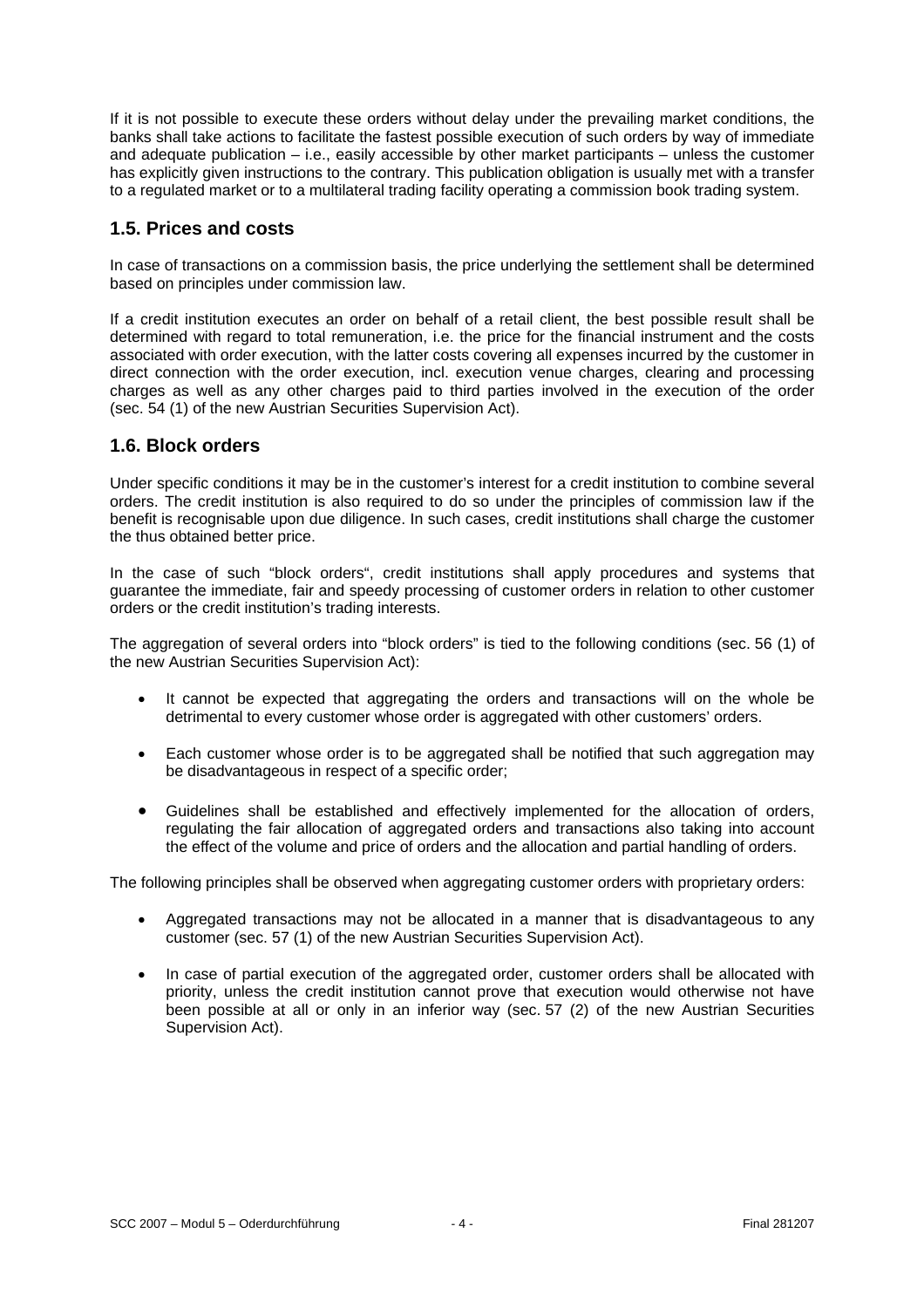The guidelines for the allocation of credit institution orders shall provide for procedures that prevent the new allocation of proprietary transactions executed together with the customer orders from becoming disadvantageous for the customer (sec. 57 (3) of the new Austrian Securities Supervision Act).

## **1.7. Customer information**

#### **1.7.1. Customer information at a glance**

In summary, the credit institution shall have the following information requirements vis-à-vis customers as part of its order execution.

1.) Provision of a summary of the execution policy and obtaining the customer's consent (sec. 53 (1) of the new Austrian Securities Supervision Act); notification of customer in case of major changes to the execution policy, but no renewed consent.

2.) As part of its execution policy, information about execution venues (sec. 52 (3) no. 1 of the new Austrian Securities Supervision Act), for retail clients the relative meaning of execution aspects / criteria or the manner in which the relative importance of such aspects is determined (sec. 54 (2) no. 1 of the new Austrian Securities Supervision Act) and a list of trading centres on which the execution policy of the credit institution is largely based (sec. 54 (2) no. 2 of the new Austrian Securities Supervision Act).

3.) In the case of retail clients, customer warnings to the extent that instructions may prompt an execution that is inconsistent with the credit institution's execution policy (sec. 54 (2) no. 3 of the new Austrian Securities Supervision Act).

4.) Obtaining the customer's express consent to over-the-counter execution and execution outside of an MTF in a general or individual form (sec. 52 (5) no. 1 of the new Austrian Securities Supervision Act).

5.) Information for retail clients when major problems occur during order execution.

6.) Information to customers regarding the possible negative consequences of aggregating several customer orders (sec. 56 (1) no. 2 of the new Austrian Securities Supervision Act).

#### **1.7.2. Form requirements**

The credit institution shall inform the customer of the execution policy in a suitable manner; depending on the agreement with the customer, i.e. the inclusion in agreement forms, other delivery or separate agreement with the customer transmission, transmission via the website may be considered as an option.

Information as defined in sections 7.1.2., 7.1.3. and 7.1.5. shall be made available to retail clients on a permanent data carrier or on a website. The following conditions shall be met for transmission via a website:

1.) The provision of such information via this medium complies with the general conditions of this transaction; in the present context, this is usually the case if a customer provides an e-mail address for the execution of orders.

2.) The customer must specifically consent to the provision of such information in that form;

3.) The customer must be notified electronically of the address of the website, and the place on the website where the information can be accessed.

4.) The information must be accessible continuously via that website for such period of time as the customer may reasonably need to inspect it.